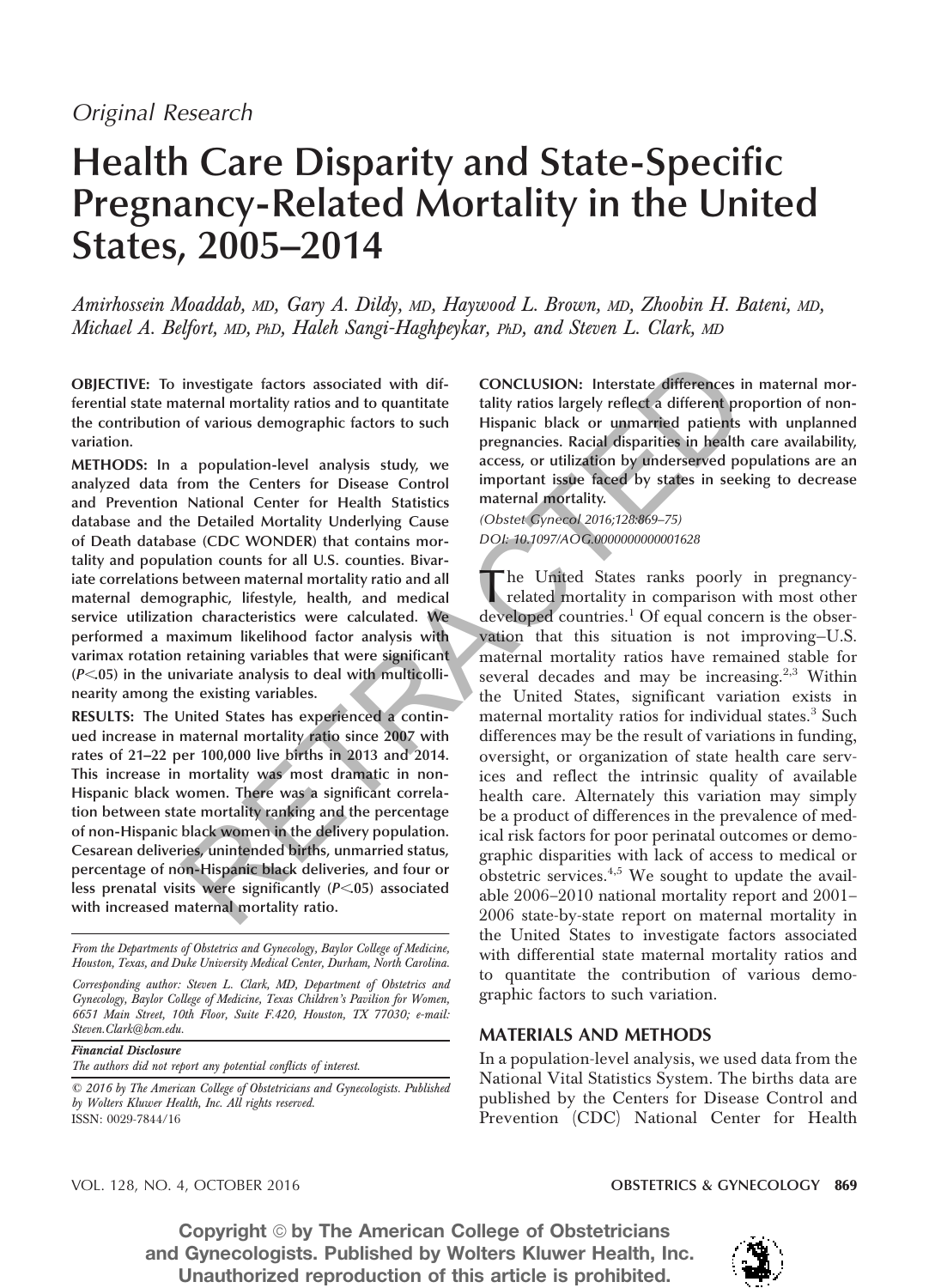| Year          | No. of Maternal Deaths |           |            | No. of Live Births |           |            |
|---------------|------------------------|-----------|------------|--------------------|-----------|------------|
|               | Less Than 15           | $15 - 44$ | 45 or More | Less Than 15       | $15 - 44$ | 45 or More |
| 2005          | $\Omega$               | 578       | 45         | 6,722              | 4,125,091 | 6,536      |
| 2006          |                        | 532       | 36         | 6,396              | 4,252,185 | 6,974      |
| 2007          |                        | 508       | 39         | 6,195              | 4,302,685 | 7,353      |
| 2008          | $\theta$               | 605       | 55         | 5.764              | 4,234,280 | 7,650      |
| 2009          | 3                      | 601       | 81         | 5,029              | 4,117,747 | 7,889      |
| 2010          |                        | 614       | 59         | 4,497              | 3,987,164 | 7,725      |
| 2011          | $\mathcal{D}$          | 665       | 98         | 3,974              | 3,942,006 | 7,610      |
| 2012          |                        | 656       | 130        | 3.674              | 3,941,512 | 7.750      |
| 2013          | $\overline{0}$         | 686       | 178        | 3,098              | 3,920,911 | 8,172      |
| 2014          | $\overline{2}$         | 682       | 171        | 2,771              | 3,974,687 | 8,465      |
| $P^{\dagger}$ | .394                   | .003      | .003       | .001               | < 0.001   | .006       |

Table 1. Number of Live Births and Maternal Deaths and Maternal Mortality Ratio (Maternal Deaths/ 100,000 Live Births) by Age Group: United States, 2005–2014

CI, confidence interval.

\* Confidence intervals were not calculated and used for ratios based on fewer than 10 events.<sup>33</sup>

† Jonckheere-Terpstra test.

Statistics and include all events occurring between 2005 and 2014 for all 50 states and the District of Columbia.<sup>6</sup>–<sup>16</sup> Maternal demographic characteristics (age, marital status, education, state of residence, and race), lifestyle and health characteristics (tobacco use, previous cesarean delivery, prepregnancy diabetes, gestational diabetes, prepregnancy hypertension, pregnancy-induced hypertension, prepregnancy obesity [body mass index (calculated as weight  $(kg)/[height (m)]<sup>2</sup>$  25 or greater], and eclampsia), and medical service utilization (method of delivery, source of payment, and number of prenatal visits) were extracted from this same CDC database.<sup>16</sup> 394<br>
and<br>
and the United and used for ratios based on fewer than 10 events.<sup>33</sup><br>
and<br>
and the District of the subtracting extremely for a large state.<br>
In for all 50 states and the District of then subtracting<br>
Maternal d

Maternal death data are based on the Detailed Mortality Underlying Cause of Death database (CDC WONDER) that contains mortality and population counts for all U.S. counties.<sup>17</sup> These data are based on death certificates for U.S. residents. Each death certificate identifies a single underlying cause of death (four-digit International Classification of Diseases, 10th Revision [ICD-10] code) and associated demographic data. When more than one cause or condition was entered by the physician, the underlying cause was determined by the sequence of conditions specified on the certificate.<sup>17</sup> Maternal causes are those assigned to categories A34, O00–O95, and O98–O99 of the ICD-10, Second Edition.<sup>18-20</sup> The CDC WON-DER data set does not report individual state-specific natal statistics for categories in which the number is nine or less. For such smaller states, these data were extracted by pairing queries regarding combination data for two states (for example, Texas and Vermont)

with a single state query for a large state (Texas) and then subtracting.

Data on urban percentage of the population, percentage of unintended pregnancies, health insurance coverage of women aged 15–49 years, and adult woman poverty rate were also collected.<sup>21,22</sup> The number of missing values used in the final analysis was less than 1% of all data in aggregate; in terms of the data representing the primary focus of this study, only 22 of 7,031 (0.3%) total maternal deaths were not associated with a specific ethnic status.

We used publically available data that do not contain any individual identifiers; thus, this study was exempt from human subject research regulatory and institutional review board approval.

Bivariate correlations between maternal mortality ratio and all maternal demographic, lifestyle, health, and medical service utilization characteristics were calculated. We also performed a maximum likelihood factor analysis with varimax rotation retaining variables that were significant  $(P<.05)$  in the univariate analysis. Factor analysis was done to deal with multicollinearity among the existing variables and to better identify variables that most closely and independently predicted maternal mortality ratio. We assessed the association between the extracted factors and maternal mortality ratio by correlation and regression analyses and used the Jouckheera-Terpska test to determine the presence or absence of a trend, either increasing or decreasing. A  $P$  value of  $< .05$  was considered statistically significant. In all cases, ethnic designation is as reported in the original CDC

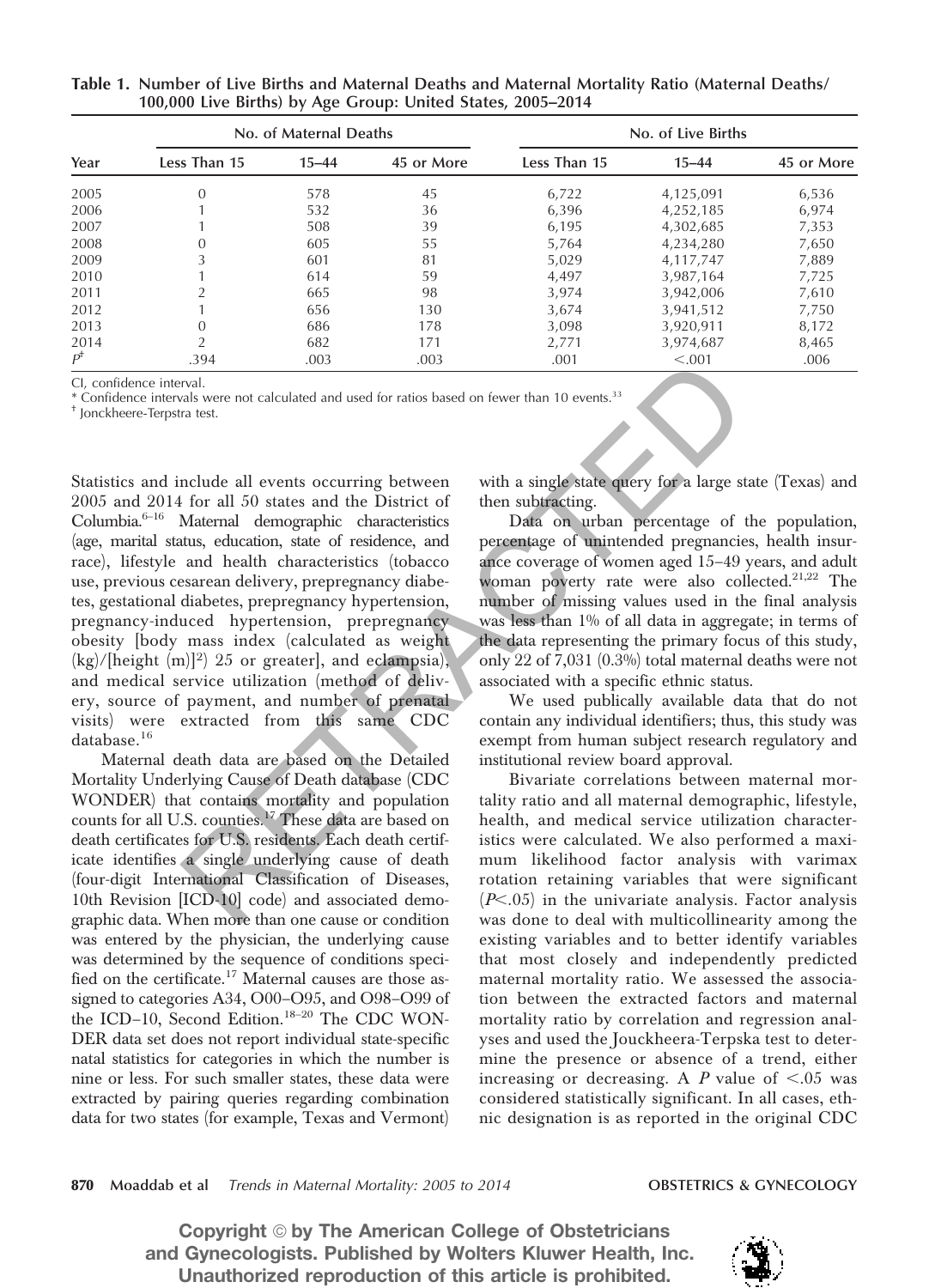| Maternal Mortality Ratio (95% CI) |                     |                            |                     |  |
|-----------------------------------|---------------------|----------------------------|---------------------|--|
| Less Than 15                      | $15 - 44$           | 45 or Greater              | All Ages            |  |
| $0^*$                             | $14.0(12.9-15.2)$   | 688.5 (487.3-889.7)        | $15.1(13.9-16.2)$   |  |
| 15.6                              | $12.5(11.4-13.6)$   | 516.2 (347.6–684.8)        | $13.3(12.2 - 14.4)$ |  |
| 16.1                              | $11.8(0.8-12.8)$    | 530.4 (363.9–696.9)        | $12.7(11.6-13.8)$   |  |
| $\Omega$                          | $14.3(13.1 - 15.4)$ | 719.0 (528.9–909.0)        | $15.5(14.4 - 16.7)$ |  |
| 59.7                              | $14.6(13.4 - 15.8)$ | $1,026.7(803.1-1,250.3)$   | $16.9(15.6 - 18.1)$ |  |
| 22.2                              | $15.4(14.2 - 16.6)$ | 763.8 (568.9–958.6)        | $16.9(15.6 - 18.1)$ |  |
| 50.3                              | $16.9(15.6 - 18.2)$ | 1,287.8 (1,032.8–1,542.7)  | $19.3(18.0 - 20.7)$ |  |
| 27.2                              | $16.9(15.4 - 17.9)$ | $1,677.4(1,389.1-1,965.8)$ | $19.9(18.5-21.3)$   |  |
| $\Omega$                          | $17.5(16.2 - 18.8)$ | 2,178.2 (1,858.2–2,498)    | $22.0(20.5-23.4)$   |  |
| 72.2                              | $17.2(15.9-18.4)$   | 2,020.1 (1,717.3–2,322.9)  | $21.5(20.0-22.9)$   |  |
| .121                              | .003                | .001                       | .001                |  |

data. All analyses were performed in SAS 9.4 and statistical software package SPSS 21.0.

# RESULTS

Between 2005 and 2014, there were 40,922,512 live births and 7,031 maternal deaths in the United States. Live births, maternal deaths, and maternal death by age group are presented in Table 1. State-by-state maternal mortality ratios by year and ethnicity are presented in Table 2 and Appendix 1 (Appendix 1 is available online at http://links.lww.com/AOG/ A860). Appendix 2, available online at http://links. lww.com/AOG/A861, represents state-by-state maternal mortality rankings as well as rankings of percentage of deliveries for non-Hispanic black and non-Hispanic white mothers. For example, Massachusetts has the lowest maternal mortality ratio (5.6) and ranks 25th for the percentage of non-Hispanic black births and 27th for the percentage of non-Hispanic white births. The District of Columbia ranks last with the highest maternal mortality ratio (38.8) as well as the highest percentage of non-Hispanic black births and lowest percentage of non-Hispanic white births. Table 3 details correlation coefficients between statespecific demographic, lifestyle, health, and socioeconomic characteristics and maternal mortality ratios.

As demonstrated in Table 1, there has been a continued increase in maternal mortality ratio since 2007 with a rate of 21–22 per 100,000 live births in 2013 and 2014. This trend was most pronounced in women aged 45 years and older, although the numbers are small in this subgroup. Appendix 1 (http://links.lww.com/AOG/A860) demonstrates large differences in state maternal mortality ratios, ranging from 6 per 100,000 (Alaska and Massachusetts) to 40 per 100,000 (District of

Columbia). As demonstrated in Figure 1, the recent increase in mortality was most dramatic in non-Hispanic black women, of lesser magnitude in Native American and non-Hispanic white women, and was not seen in Asian or Hispanic women after 2008. Table 2 demonstrates disparities between statewide maternal mortality ratios among women of different ethnic groups; in most states, rates of mortality rations were at least twice as high in the non-Hispanic black as in the non-Hispanic white populations. As indicated in Table 3, there was a significant correlation between state mortality ranking and the proportion of non-Hispanic black women in the delivery population and an inverse correlation with non-Hispanic white deliveries. Of all risk factors examined (Table 3), only gestational diabetes, cesarean deliveries, unintended births, unmarried status, percentage of non-Hispanic black deliveries, and four or less prenatal visits were significantly  $(P<.05)$  associated with maternal mortality ratio. The probability levels for the  $\chi^2$  test was  $P > .05$ for the hypothesis of one common factor, indicating the one-factor model was an adequate representation. On this factor the highest loading, based on standardized regression coefficients, was seen on the variable of black deliveries (0.39) (Table 4). Unmarried status and caesarean deliveries had weaker coefficients (0.25), and the remainder of the variables had negligible contributions (Table 4). This factor (black deliveries) had a Pearson's correlation coefficient of 0.51 with maternal mortality ratio ( $P=.001$ ). The presence of both unmarried status and caesarean delivery on this factor is expected because black ethnicity had a high association with both unmarried status  $(r=0.65)$  and caesarean delivery  $(r=0.66)$   $(P<.001)$ . .003<br>
ses were performed in SAS 9.4 and<br>
Columbia). As demonstrated in Figure<br>
are package SPSS 21.0.<br>
increase in mortality was most dir-<br>
Hispanic black women, of Jesser<br>
and 2014, there were 40,922,512 live and was not

VOL. 128, NO. 4, OCTOBER 2016 Moaddab et al *Trends in Maternal Mortality: 2005 to 2014* 871

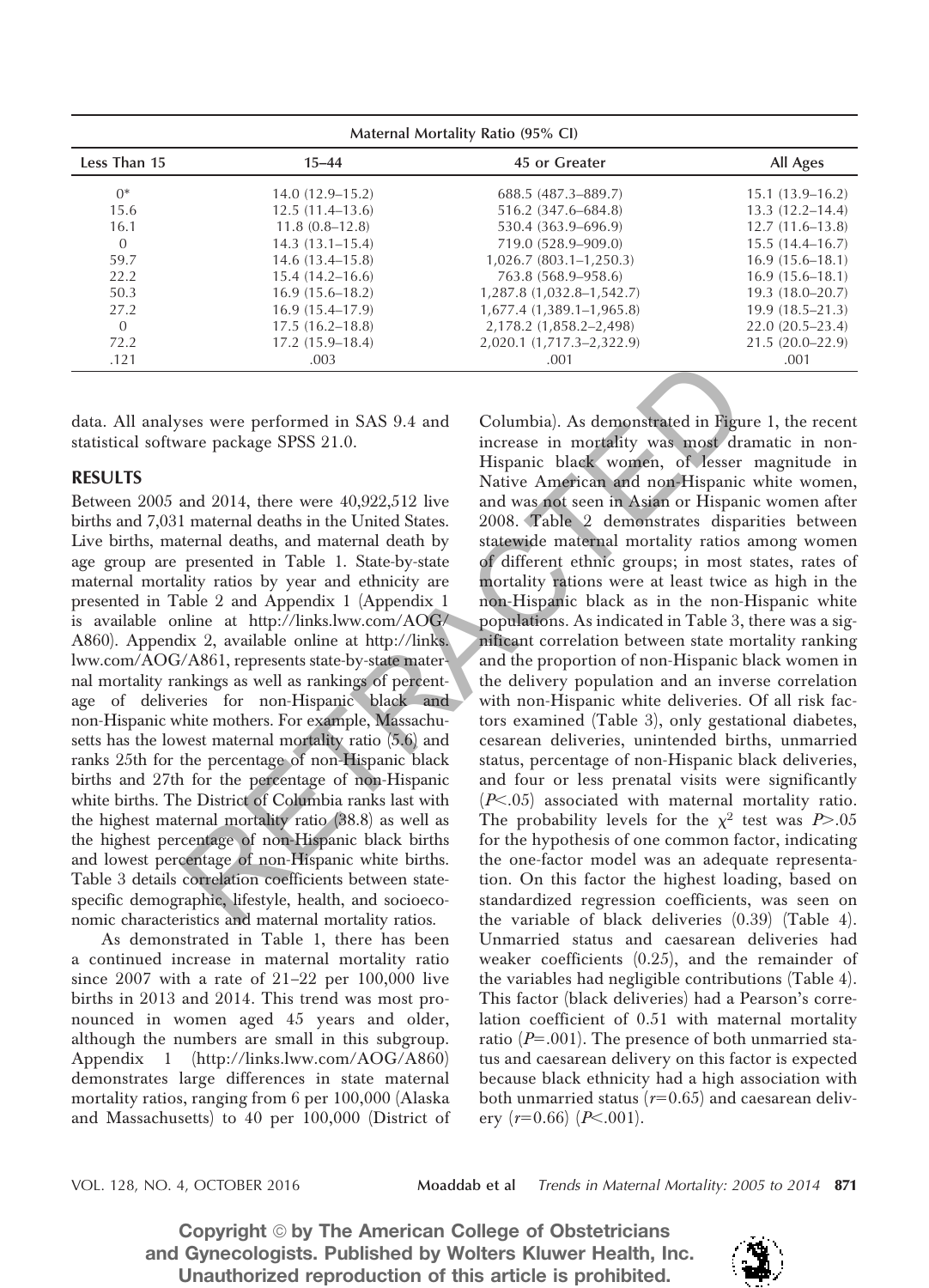| Non-Hispanic<br>Non-Hispanic<br>White<br><b>Total</b><br>Hispanic<br><b>Black</b><br><b>State</b>   | <b>Native</b><br>American | Asian                            |
|-----------------------------------------------------------------------------------------------------|---------------------------|----------------------------------|
| Alabama<br>$\mathbf{0}$<br>$10.3(7.8-11.4)$<br>$5.2(1.7 - 8.7)$<br>23.0 (16.1-29.9)                 | $\mathbf{0}$              | 10.2                             |
| Alaska<br>6.2<br>$\mathbf{0}$<br>4.8<br>$\mathbf{0}$                                                | 14.5                      | $\boldsymbol{0}$                 |
| $11.8(8.4 - 15.3)$<br>19.8<br>Arizona<br>13.3 (10.9-13.9)<br>$10.7(7.5-13.9)$                       | 39 (23.4-54.5)            | 5.8                              |
| Arkansas<br>28.9 (23.6-30.4)<br>19.5<br>24.1 (18.2-30.0)<br>$51.8(35.5 - 68.0)$                     | $\mathbf{0}$              | 25                               |
| California<br>$7.1(6.1 - 8.1)$<br>$7.1(5.7-8.5)$<br>28.6 (22.6-34.6)<br>$8.3(7.5-8.6)$              | 19.9                      | 6.5(4.7–8.4)                     |
| Colorado<br>$7.8(5.7 - 8.6)$<br>$7.5(3.7-11.3)$<br>$7.6(3.4 - 11.9)$<br>16.0                        | 14                        | 3.8                              |
| Connecticut<br>$11.8(8.4-13.2)$<br>7.2<br>$11.7(7.3 - 16.2)$<br>$22.5(9.2 - 35.9)$                  | $\mathbf{0}$              | 8.7                              |
| Delaware<br>$\mathbf{0}$<br>$13.9(7.1 - 15.6)$<br>8.0<br>33.0 (12.6–53.5)                           | $\mathbf{0}$              | 18.4                             |
| 7.4<br>$\mathbf{0}$<br>District of<br>38.8 (25.9-41.0)<br>70.6 (46.9–94.4)<br>Columbia              | $\mathbf{0}$              |                                  |
| Florida<br>21.7 (19.8-22.4)<br>$14.0(7.0-21.0)$<br>$17.2(14.6 - 19.7)$<br>41.6 (336.0-47.3)         | 17.5                      | $17.3(7.9-26.7)$                 |
| Georgia<br>28.4 (25.6–29.2)<br>$13.6(6.8-20.4)$<br>$20.7(17.2 - 24.3)$<br>49.9 (43.0–55.8)          | 31.2                      | 11.9                             |
| Hawaii<br>6.7<br>19.2<br>$\overline{0}$<br>$16.9(11.1-18.4)$                                        | $\overline{0}$            | $16.1 (9.0 - 23.1)$              |
| Idaho<br>18.7<br>62.5<br>$19.7(13.3 - 26.0)$<br>20.0 (14.3–22.1)                                    | 45.3                      | $\boldsymbol{0}$                 |
| <b>Illinois</b><br>$7.4(2.8 - 11.9)$<br>$29.9(23.6 - 36.2)$<br>$12.4(10.7-12.9)$<br>$9.5(7.5-11.5)$ | $\mathbf{0}$              | $10.3(3.9 - 16.7)$               |
| Indiana<br>6.8<br>$21.7(18.5 - 22.0)$<br>$30.7(19.9 - 41.5)$<br>$21.6(18.0-25.1)$                   | 72.8                      | 30.8                             |
| 15.8<br>32.0<br>lowa<br>$11.6(8.3-12.6)$<br>$10.6(7.1 - 14.1)$                                      | $\overline{0}$            | 0                                |
| 30.2<br>Kansas<br>14.0<br>$16.8(12.8 - 18.1)$<br>$16.3(11.7-20.9)$                                  | 27.0                      | 7.4                              |
| 34.3 (18.5-50.2)<br>Kentucky<br>7.2<br>$11.5(8.5 - 14.6)$<br>$13.5(10.5-14.4)$                      | 0                         | 18.4                             |
| 4.7<br>38.5 (30.7-46.2)<br>Louisiana<br>23.0 (19.3-24.1)<br>$13.5(9.6 - 17.4)$                      | 23.5                      | 23.5                             |
| Maine<br>$\boldsymbol{0}$<br>27.2<br>8.2(3.4–8.3)<br>$8.1(3.1-13.1)$                                | $\mathbf{0}$              | $\mathbf{0}$                     |
| 41.8 (33.8-49.9)<br>Maryland<br>$9.4(1.0 - 17.8)$<br>$16.5(12.2 - 20.8)$<br>$23.8(20.3 - 24.8)$     | $\mathbf{0}$              | 14.9                             |
| Massachusetts<br>$5.6(3.9-6.3)$<br>6.9<br>$3.9(2.1 - 5.6)$<br>$17.0(7.4 - 26.7)$                    | $\mathbf{0}$              | 4.9                              |
| Michigan<br>$13.4(5.0-21.8)$<br>$17.7(14.7 - 20.4)$<br>23.3 (20.6-24.6)<br>$52.6(43.0 - 66.1)$      | 26.0                      | 9.5                              |
| Minnesota<br>$11.8(9.2 - 12.5)$<br>7.4<br>$10.1 (7.3 - 12.8)$<br>$26.9(14.5-39.3)$                  | 25.2                      | 7.6                              |
| 33.7<br>Mississippi<br>$16.0(10.6 - \overline{21.4})$<br>34.2 (25.8-42.7)<br>24.4 (19.6–25.8)       | $\boldsymbol{0}$          | $\boldsymbol{0}$                 |
| 43.3 (25.8-42.7)<br>Missouri<br>9.5<br>$19.7(16.1-23.2)$<br>$22.3(19.0-23.2)$                       | 24.4                      | 5                                |
| $\mathbf{0}$<br>Montana<br>20.4 (12.4-22.0)<br>$16.1(2.1 - 30.2)$<br>$\mathbf{0}$                   | 58.7                      | $\boldsymbol{0}$                 |
| 7.4<br>Nebraska<br>$13.8(8.6 - 19.0)$<br>34.5<br>$14.4(9.8-15.4)$                                   | 0                         | 25.2                             |
| Nevada<br>$7.2$ $(3.7-10.7)$<br>19.3<br>$8.9(5.8-9.9)$<br>$8.2(3.7-12.1)$                           | 19.9                      | 6.4                              |
| <b>New</b><br>$\overline{0}$<br>47.3<br>$15.8(9.1 - 17.9)$<br>$16.1 (8.8 - 23.3)$                   | $\mathbf{0}$              | 18.7                             |
| Hampshire                                                                                           |                           |                                  |
| $21.8(15.3 - 28.4)$<br>New Jersey<br>30.2 (27.0-31.1)<br>$23.1(18.3-27.2)$<br>79.8 (66.2-93.3)      | 53.0                      | $12(5.7-18.2)$                   |
| $25.5(17.0-34.0)$<br>New Mexico<br>23.0 (17.4-24.2)<br>$14.9(6.5-23.4)$<br>83.0                     | 23.7                      | $\overline{0}$                   |
| $15.9(12.1 - 19.6)$<br>New York<br>57.0 (49.6-64.4)<br>20.4 (18.6–20.9)<br>$11.4(9.5-13.3)$         | 12.4                      | $14.1(9.4 - 18.8)$               |
| North<br>4.2<br>$12.0(10.1-12.7)$<br>$8.1(6.0-10.2)$<br>$26.5(20.6-32.4)$                           | 16.2                      | 8.8                              |
| Carolina                                                                                            |                           |                                  |
| $\mathbf{0}$<br>North Dakota<br>$18.0(9.4 - 20.1)$<br>$\mathbf{0}$<br>10.4                          | 78.5                      | 56.6                             |
| Ohio<br>$18.4(16.2 - 18.9)$<br>36.6 (28.9-44.3)<br>7.5<br>$15.6(13.2 - 17.9)$                       | 0                         | 13.6                             |
| 12.9<br>Oklahoma<br>$27.5(23.0-29.1)$<br>49.0 (29.4-68.6)<br>29.5 (23.7–35.2)                       | $21.0(9.6 - 32.3)$        | $\mathbf{0}$                     |
| $11.1(8.1 - 11.7)$<br>$12.0(3.5 - 20.6)$<br>Oregon<br>8.8<br>$10.4(6.9-13.9)$                       | 11.1                      | 18.5                             |
| $15.3(13.3 - 15.9)$<br>33.5 (25.6-41.3)<br>$7.1(1.8-12.4)$<br>Pennsylvania<br>12.8 (10.6-15.0)      | 24.5                      | 14.1                             |
| Rhode Island<br>$11.2(5.1 - 11.2)$<br>16.0<br>10.7<br>10.4                                          | $\mathbf{0}$              | $\mathbf{0}$                     |
| South Carolina<br>26.1 (22.0-27.4)<br>12.3<br>48.3 (38.4-58.1)<br>$15.8(11.5-20.0)$                 | $\theta$                  | $\boldsymbol{0}$                 |
| 18.3 (10.7-20.0)<br>South Dakota<br>24.9<br>39.7<br>$13.2 (5.7 - 20.7)$                             | 34.1                      | 53.7                             |
| 5.5<br>31.0 (22.7-39.4)<br>Tennessee<br>$14.7(12.1 - 15.4)$<br>$10.9(8.2 - 13.7)$                   | 37                        | 5.0                              |
| Texas<br>23.9 (22.4–24.3)<br>$15.6(11.1-20.1)$<br>56.5 (49.7–63.6)<br>26.2 (23.5–28.9)              | 26.3                      | $12.3(7-17.5)$                   |
| Utah<br>$15.8(12.4 - 16.7)$<br>$19.1(9.2 - 29.0)$<br>$14.5(10.9-18.2)$<br>0                         | 13.5                      | 40.8                             |
| $\mathbf{0}$<br>9.6<br>8.7<br>Vermont<br>0                                                          | 0                         | 78.2                             |
| $11.7(9.6-12.8)$<br>4.6<br>$8.2(5.9-10.5)$<br>Virginia<br>$25.7(19.1 - 32.3)$                       | 53.5                      | 7.8                              |
| Washington<br>$13.0(8.0-18.1)$<br>14.7<br>$12.4(10.0-13.0)$<br>$10.8(8.1-13.5)$                     | 26.7                      | $16.0(7.9 - 24.1)$               |
| 13.2<br>West Virginia<br>$11.4(6.9-13.1)$<br>0<br>$11.7(6.9-16.4)$                                  | 0                         | 0                                |
| Wisconsin<br>9.2<br>28.8 (16.2-41.4)<br>$14.5(11.7-15.5)$<br>$13.7(10.5-16.8)$                      | 8.8                       | 10                               |
| Wyoming<br>10.2<br>$24.2(12-36.4)$<br>$\mathbf{0}$<br>22.2 (11.6–25.8)                              | 31.9                      | 0                                |
| United States<br>40.2 (38.6-41.8)<br>$17.2(16.8-17.3)$<br>$11.3(10.1-12.5)$<br>$14.1(13.6 - 14.6)$  |                           | 25.1 (20.6–29.6) 10.6 (9.4–11.9) |

# Table 2. Maternal Mortality Ratio (Maternal Deaths/100,000 Live Births) by Ethnicity for Mothers: United States, Each State, 2005–2014

Data are maternal mortality ratio (95% confidence interval).

Confidence intervals were not calculated and used for ratios based on less than 10 events.<sup>33</sup>

872 Moaddab et al *Trends in Maternal Mortality: 2005 to 2014* **OBSTETRICS & GYNECOLOGY** 

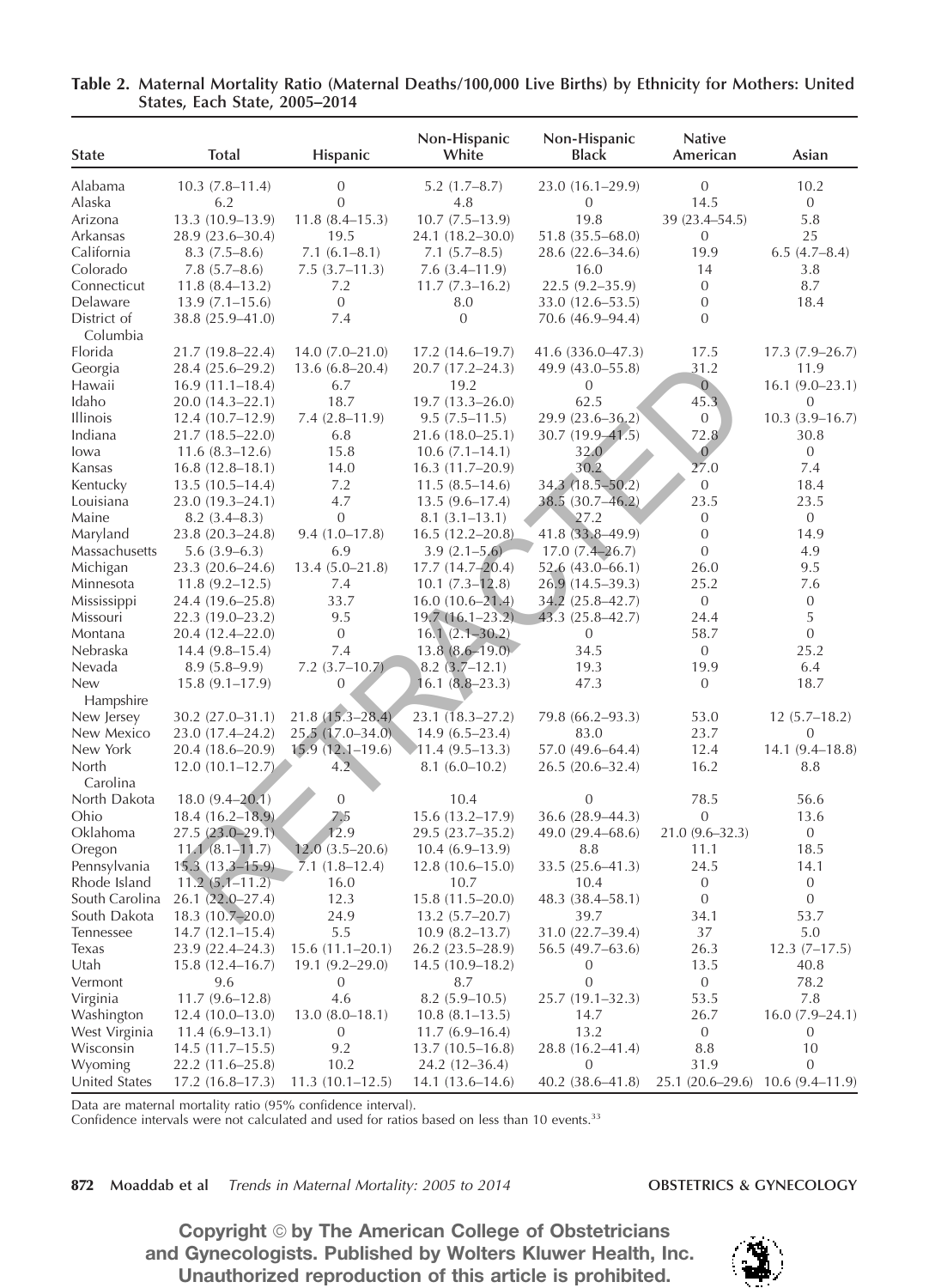Table 3. Correlation Coefficients Between State-Specific Maternal Demographic, Lifestyle, Health, and Socioeconomic Characteristics\* and Maternal Mortality in the United States, 2005–2014

| Characteristic                                         | Simple Pearson's<br>Correlation<br>Coefficient | P                                      | a weak correlation of mortality with ce<br>Furthermore, previous work has der<br>this correlation does not reflect caus |
|--------------------------------------------------------|------------------------------------------------|----------------------------------------|-------------------------------------------------------------------------------------------------------------------------|
| Chronic hypertension                                   | 0.069                                          | .627                                   | whelming majority of maternal deaths<br>cesarean delivery is a consequence o                                            |
| Pregnancy-induced<br>hypertension                      | $-0.123$                                       | .384                                   | for the cesarean delivery, not the op                                                                                   |
| Eclampsia                                              | 0.003                                          | .982                                   | Although medical factors such as hy                                                                                     |
| <b>Diabetes</b>                                        | 0.196                                          | .163                                   | ease, diabetes, tobacco use, and obe                                                                                    |
| Gestational diabetes                                   | $-0.319$                                       | .021                                   | shown to be correlated with increased                                                                                   |
| Tobacco                                                | $-0.094$                                       | .510                                   | bidity, statewide population differen                                                                                   |
| Obesity                                                | 0.163                                          | .249                                   |                                                                                                                         |
| Education of mother less                               | 0.210                                          | .135                                   | these conditions were not significantly                                                                                 |
| than high school                                       |                                                |                                        | mortality ratios (Table 3). The 1999 c                                                                                  |
| Deliveries covered by                                  | 0.282                                          | .050                                   | nal mortality coding practices (ICD                                                                                     |
| governmental insurance                                 |                                                |                                        | might also be invoked as an explanation                                                                                 |
| Women with health care                                 | $-0.282$                                       | .076                                   | in the United States. However, the co                                                                                   |
| coverage<br>Women's poverty                            | 0.214                                          | .128                                   | trend in mortality more than a decad                                                                                    |
| Unintended pregnancy                                   | 0.500                                          | < 0.001                                | absence of such a trend in Canada, <sup>23</sup>                                                                        |
| 4 or fewer prenatal visits                             | 0.322                                          | .020                                   | same coding system, casts doubt on tl                                                                                   |
| Cesarean delivery                                      | 0.288                                          | .047                                   | Our data suggest that much of t                                                                                         |
| Unmarried mother                                       | 0.423                                          | .002                                   | statewide maternal mortality ratios                                                                                     |
| % of rural population                                  | $-0.069$                                       | .624                                   |                                                                                                                         |
| % of Hispanic deliveries                               | $-0.006$                                       | .964                                   | States is accounted for by social rathe                                                                                 |
| % of non-Hispanic white<br>deliveries                  | $-0.254$                                       | .069                                   | or geographic factors-unintended pre<br>ried mother, and non-Hispanic black                                             |
| % of non-Hispanic black                                | 0.501                                          | < 0.001                                |                                                                                                                         |
| deliveries                                             |                                                |                                        | and 4) and provide evidence for a stro                                                                                  |
| % of Native American                                   | $-0.016$                                       | $.912$ <sup>'</sup>                    | of racial disparity to maternal mortal                                                                                  |
| deliveries                                             |                                                |                                        | United States. Particularly striking is th                                                                              |
| % of Asian deliveries                                  | $-0.141$                                       | .318                                   | tion between statewide ethnic composi                                                                                   |
| % of pregnancies with                                  | $-0.098$                                       | .490                                   | nal mortality (Table 4). A factor deri-                                                                                 |
| maternal age older than                                |                                                |                                        | analysis, which primarily represente                                                                                    |
| 45y                                                    |                                                |                                        | ground, accounted for 26% of the different                                                                              |
| * Raw data are available on request.                   |                                                |                                        | wide mortality. We note that although                                                                                   |
|                                                        |                                                |                                        | DC, has the highest maternal mortal                                                                                     |
|                                                        |                                                |                                        | nation, non-Hispanic white patients                                                                                     |
| <b>DISCUSSION</b>                                      |                                                | have the lowest mortality ratio in the |                                                                                                                         |
| The U.S. maternal mortality ratio continues to climb   |                                                |                                        | Excellent care is apparently available l                                                                                |
| and reached a rate of $21-22$ per 100,000 in 2013 and  |                                                |                                        | ing all the people.                                                                                                     |
| 2014. Many explanations for this trend have been       |                                                |                                        | These data support two conclusion                                                                                       |
| offered. Although the United States has a higher rural |                                                |                                        | that may pride themselves on the in                                                                                     |

### **DISCUSSION**

The U.S. maternal mortality ratio continues to climb and reached a rate of 21–22 per 100,000 in 2013 and 2014. Many explanations for this trend have been offered. Although the United States has a higher rural population than many European nations, such factors are present to an even greater degree in Canada, which is even more rural, yet has a maternal mortality ratio of 10 per 100,000 live births.<sup>23</sup> Furthermore, our data failed to identify a statistical correlation between statewide maternal mortality and either rural status or poverty (Table 3). Immigration has also been cited as a factor in this trend. However we found lower mortality for Hispanic women who make up the majority of recent immigrants (Fig. 1; Table 2). This finding has

been noted previously and has been attributed to unique social factors and family support often available to these women. $^{24}$  The high U.S. cesarean delivery rate has also been invoked as an explanation for increased mortality, yet our data demonstrate only a weak correlation of mortality with cesarean delivery. Furthermore, previous work has demonstrated that this correlation does not reflect causation—the overwhelming majority of maternal deaths associated with cesarean delivery is a consequence of the indication for the cesarean delivery, not the operation itself.<sup>25</sup> Although medical factors such as hypertensive disease, diabetes, tobacco use, and obesity have been shown to be correlated with increased maternal morbidity, statewide population differences in rates of these conditions were not significantly correlated with mortality ratios (Table 3). The 1999 change in maternal mortality coding practices (ICD-9 to ICD-10) might also be invoked as an explanation for this trend in the United States. However, the continued upward trend in mortality more than a decade later and the absence of such a trend in Canada,<sup>23</sup> which uses the same coding system, casts doubt on this assumption.

Our data suggest that much of the variation in statewide maternal mortality ratios in the United States is accounted for by social rather than medical or geographic factors—unintended pregnancy, unmarried mother, and non-Hispanic black race (Tables 3 and 4) and provide evidence for a strong contribution of racial disparity to maternal mortality ratio in the United States. Particularly striking is the tight correlation between statewide ethnic composition and maternal mortality (Table 4). A factor derived from factor analysis, which primarily represented ethnic background, accounted for 26% of the differences in statewide mortality. We note that although Washington, DC, has the highest maternal mortality ratio in the nation, non-Hispanic white patients in this district have the lowest mortality ratio in the United States. Excellent care is apparently available but is not reaching all the people.

These data support two conclusions. First, states that may pride themselves on the intrinsic quality, leadership, organization, and funding of obstetric health care in their state based on national maternal mortality ratio rankings must realize that in many instances, such favorable rank simply reflects a different proportion of non-Hispanic black patients in the population rather than intrinsically superior medical care. The converse applies as well.

Second, comparative health care statistics that do not adjust for these important demographic factors are of little significance in judging the intrinsic quality of

VOL. 128, NO. 4, OCTOBER 2016 Moaddab et al *Trends in Maternal Mortality: 2005 to 2014* 873

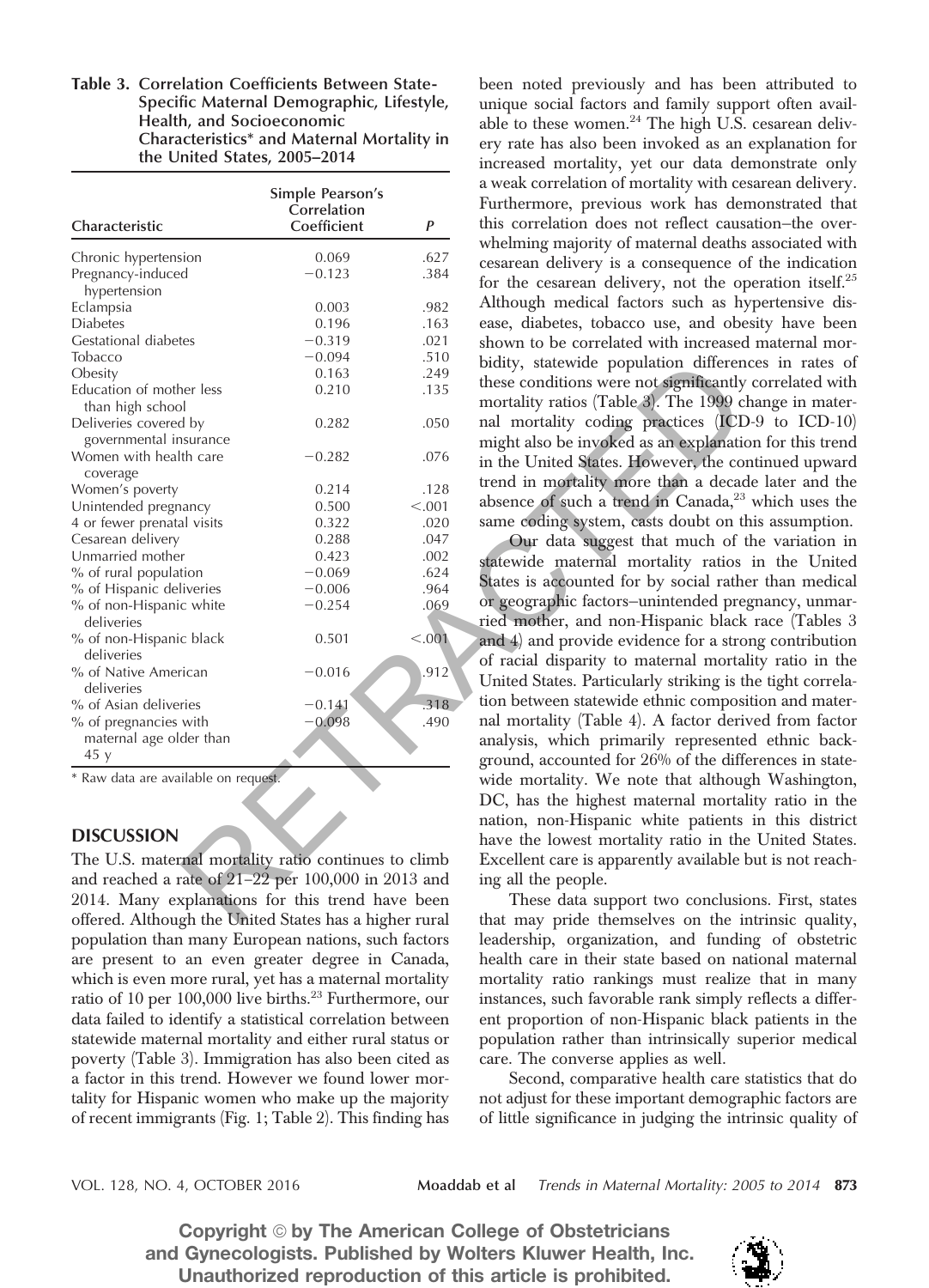

60

available health care in an individual state. Most importantly, these data strongly suggest that racial disparities in health care availability, access, or utilization by underserved populations are important issues faced by states in seeking to decrease maternal mortality. Ethnic genetic differences may also be involved. In addition, the potential role of unconscious (implicit) bias in this significant racial disparity must be considered.<sup>25</sup>

Finally, available publications consistently document relatively good maternal outcomes for select groups of otherwise healthy older women undertaking

Table 4. Standardized Regression Coefficients for Primary Factor in Factor Analysis

| Variable                                           | <b>Standardized Regression</b><br>Coefficient |
|----------------------------------------------------|-----------------------------------------------|
| Black mother                                       | 0.39                                          |
| Unmarried status                                   | 0.25                                          |
| Unintended birth                                   | 0.17                                          |
| Cesarean delivery                                  | 0.25                                          |
| Gestational diabetes mellitus                      | $-0.05$                                       |
| 4 or fewer prenatal visits                         | 0.04                                          |
| Variance explained by factor<br>(weighted)         | 7.33                                          |
| Correlation with maternal<br>mortality ratio $(R)$ | 0.51                                          |
| P                                                  | .001                                          |

Standardized regression coefficients express the correlation between each variable with the corresponding factor.

All races and ethnicities (.001) Hispanic (.089) Non-Hispanic white (.003) Non-Hispanic black (.009) American Indian (.003) Asian (.655)

> Fig. 1. Trends in maternal mortality ratio (maternal deaths/100,000 live births) by ethnic group and race: United States, 2005–2014. Numbers in parentheses represent *P* values for the Jonckheere-Terpstra test. *Moaddab. Trends in Maternal Mortality: 2005 to 2014. Obstet Gynecol 2016.*

pregnancy.26,27 Such data, coupled with the national age-related mortality ratios presented in Table 1, suggest that many older mothers in the United States are not healthy. The mortality ratio in women 45 years of age or older surpasses those in many low-resource nations. Again, these numbers are small, suggesting caution in interpretation of these data. However, careful health screening and preconception counseling are recommended before undertaking pregnancy in such women, especially among those who plan to conceive after assisted reproductive technologies for whom such screening should always be possible. Fig. 1. Trends in minion (minded States) 2015<br>
And the State of the United State and the United State and the United State and the<br>
Version parameteries in parameters and the United State in the United State in the United

There are several limitations to this study. First, it is recognized that there exists significant underreporting of maternal mortality in the United States when data are obtained based on ICD cause-of-death codes.28,29 Actual maternal mortality rates are therefore likely to be higher than those reported here. However, no data exist to document either differential accuracy of coding based on ethnic background or among different states. Thus, errors so introduced are likely to be random rather than systematic and similar for all states and would not significantly alter our fundamental conclusions. In addition, our data sets do not allow a precise determination of the causes of death, although such data have been extensively reported in other recent series from the United States.<sup>30-32</sup>

We conclude that the increased mortality ratios seen in the United States in recent years reflect

### 874 Moaddab et al *Trends in Maternal Mortality: 2005 to 2014* **OBSTETRICS & GYNECOLOGY**